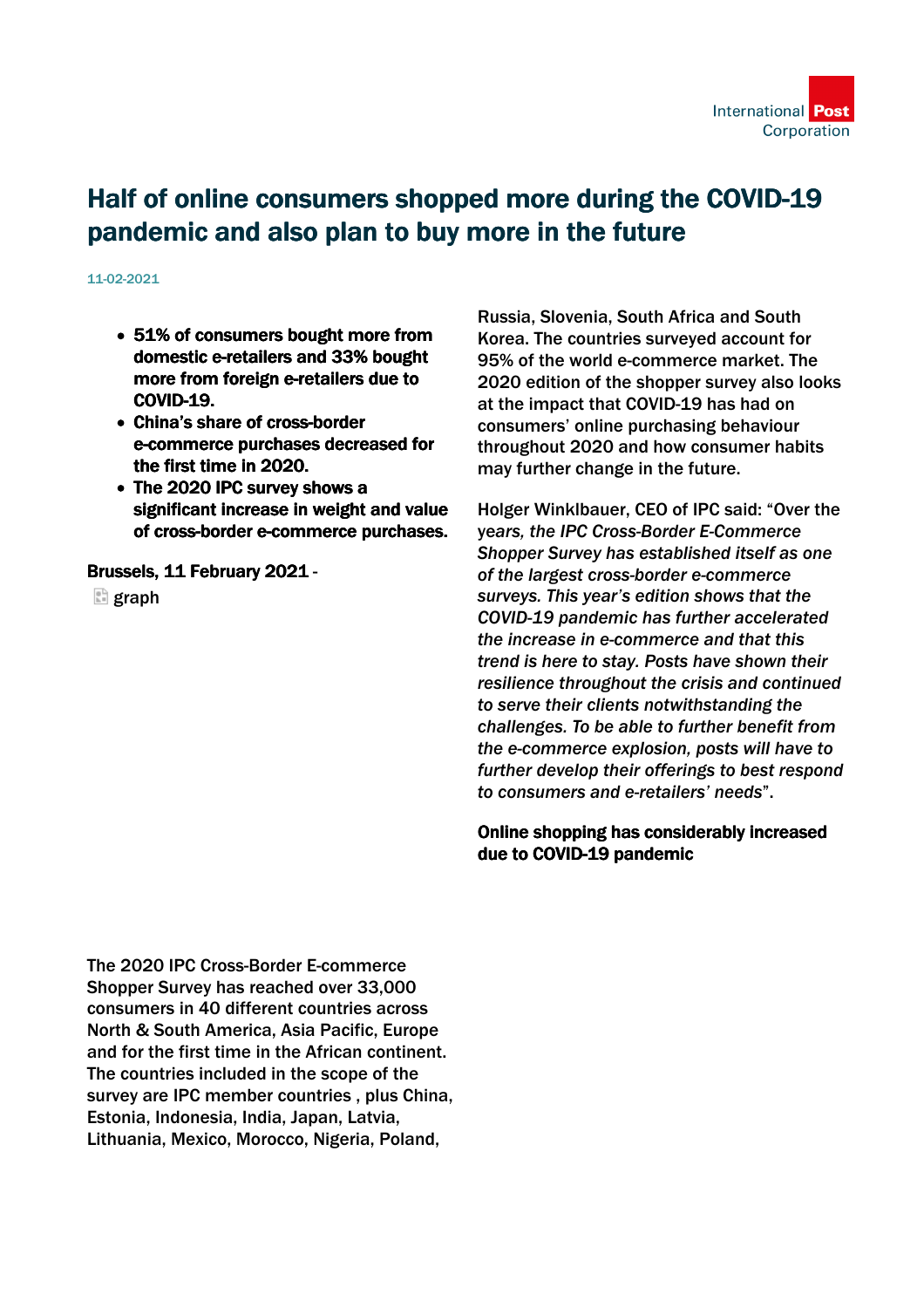International Post Corporation

 $\Box$  graph

This year's survey showed that 51% of consumers bought more from domestic e-retailers and 33% bought more from foreign e-retailers due to COVID-19.

The biggest increases are found in the online purchase of groceries, clothing and health & beauty products throughout the last year. Eight percent of consumers said that their online purchases from e-retailers based in their own country doubled or more due to the COVID-19 pandemic. Consumers expect to shop more online in the future from e-retailers based in their own countries and from e-retailers based abroad, which presents further opportunities for postal operators.

## Cross-border e-commerce: large e-retailers maintain their position while China's share decreased

IPC analysis of respondents' answers shows that of the parcels bought cross-border in 2020, 37% were purchased from China, 13% from the US, 11% from Germany and 10% from the UK. China's share decreased for the first time in 2020. The other three main export markets maintained their market share, with Germany experiencing a slight

increase in 2020. Germany's market share has benefitted from neighbouring countries buying cross-border from Germany rather than from further afield due to concerns about COVID-19. Purchases from China were highest in Russia (80%), Eastern Europe and Africa.

The most popular e-retailers remain Amazon (26%), AliExpress (19%), eBay (11%) and Wish (9%). eBay and Wish both saw their market share reduced in 2020.

Significant increase in weight and value of cross-border e-commerce purchases in 2020 In 2020, the reduction in packets coming from China led to a significant change in the weight of cross-border e-commerce purchases. Forty-seven percent of items weighed up to 0.5kg against 52% in the previous edition.

In terms of product value, 16% of purchases were worth less than €10, 22% were valued between €10 and €24, 22% were valued between €25 and €49, 23% were worth between €50 and €99, and 16% were worth €100 or more. The reduction in packets coming from China in 2020 also led to a significant change in the value of cross-border e-commerce purchases. The proportion of cross-border items valued below €25 had gradually risen over time, from 36% in 2016 to 44% in 2019. It significantly drops back to 37% in 2020.

## Delivery in 1-3 days increases in 2020

When asked how long the purchase took to arrive, 31% of respondents said that the item took 15 or more days. Compared to previous years, cross-border shoppers in 2020 were more likely to experience delivery in 1-3 days or in 15 days or more.

This indicates that deliveries from neighbouring countries are getting faster over